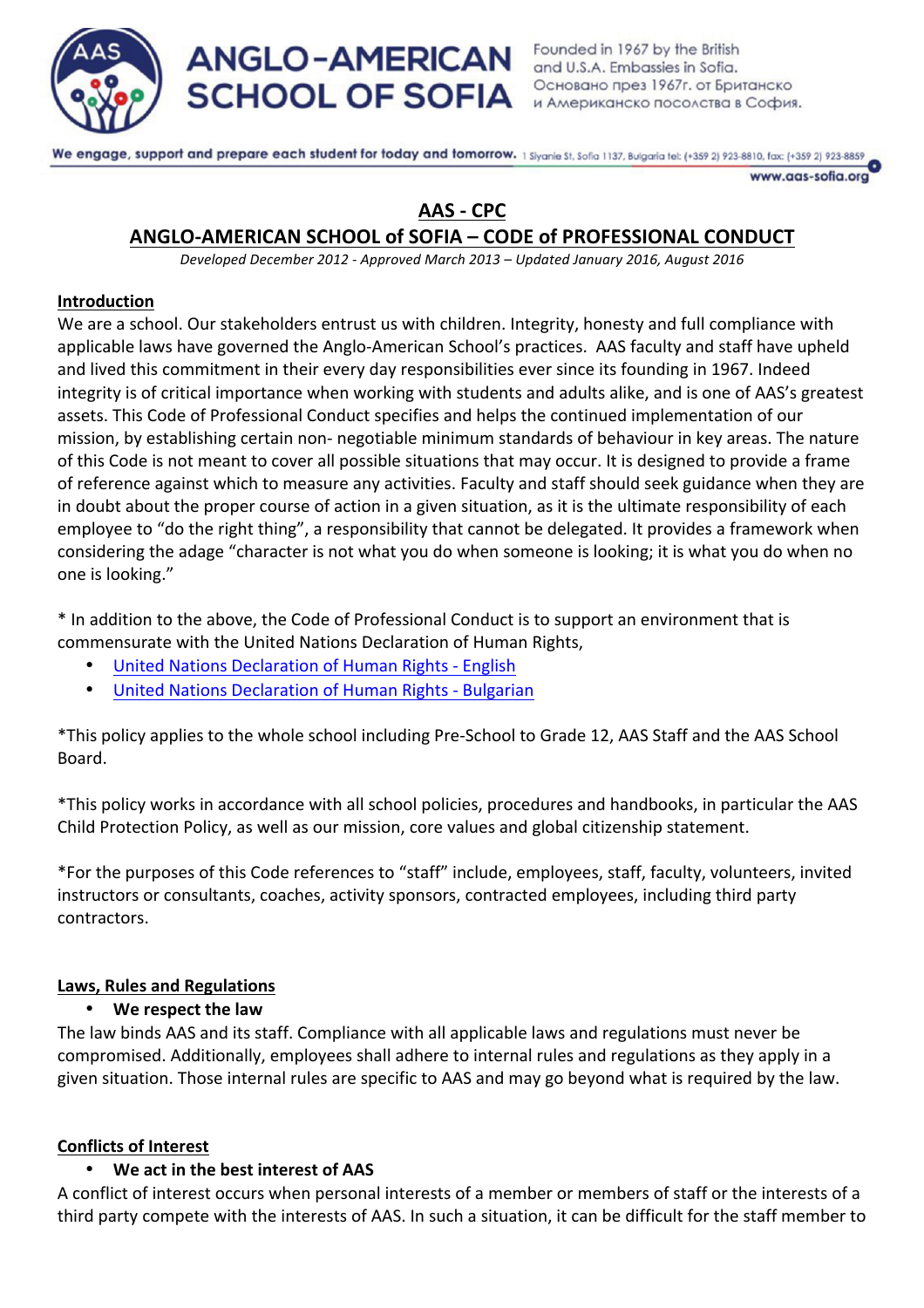act fully in the best interests of AAS. AAS staff shall avoid conflicts of interest whenever possible. If a conflict of interest situation has occurred or if a staff member faces a situation that may involve or lead to a conflict of interest, the staff member shall disclose it to his or her direct supervisor and/or HR. In turn, the situation will be handled in a fair and transparent manner.

#### **Families and Relatives**

• **Our hiring, professional development opportunities and admissions decisions will be fair and objective**

Immediate family members and partners of staff may be hired as employees or consultants only if the appointment is based on qualifications, performance, skills and experience and provided that there is no direct reporting or hiring relationship between the staff member and his or her relative or partner. These principles of fair employment will apply to all aspects of the employment, including compensation, promotions, as well as in case that the relationship develops after the respective employee has joined the AAS. Provided that they are equally suited as other candidates, priority may be given to children of AAS staff with respect to internships, volunteer opportunities and employment during holidays and similar short-term assignments. The Director must approve such a scenario, and in turn the Director must inform the Board Chair in relation to the above.

#### **Confidential Information**

• We value and protect our confidential information and we respect the confidential information **of others**

Confidential information consists of any information that is not or not yet public information. It includes student information, programs in development, school records, employment information, individual salary and benefits, personal files and non-published data. Unless required by law or authorized by their management, staff shall not disclose confidential information or allow such disclosure. Furthermore, staff must use best efforts to avoid unintentional disclosure by applying special care when storing or transmitting confidential information.

#### **Fraud, Protection of AAS Property, Accounting**

#### • We insist on honesty and we respect AAS' assets and property

Staff must never engage in fraudulent or any other dishonest conduct involving the property or assets or the financial reporting and accounting of AAS or any third party. This may not only entail disciplinary sanctions but also result in criminal charges. AAS' financial records are the basis for managing the school and fulfilling its obligations to various stakeholders. Therefore, any financial record must be accurate and in line with AAS' accounting standards. Staff shall safeguard and make only proper and efficient use of AAS property. All staff shall seek to protect AAS' property from loss, damage, misuse, theft, fraud, embezzlement and destruction. These obligations cover both tangible and intangible assets, including, know-how, confidential or proprietary information and information systems. Ownership of school documents including, procedural documents and policy documents rests with the school. In the case of curricular documents the ownership is shared, as such these documents stay with the school and may also be transferred with departing staff following school approval. To the extent permitted under applicable law, AAS reserves the right to monitor and inspect how its assets and property and materials are used by staff members, may include but are not limited to inspection of all e-mail, data, files kept on AAS network terminals and social media.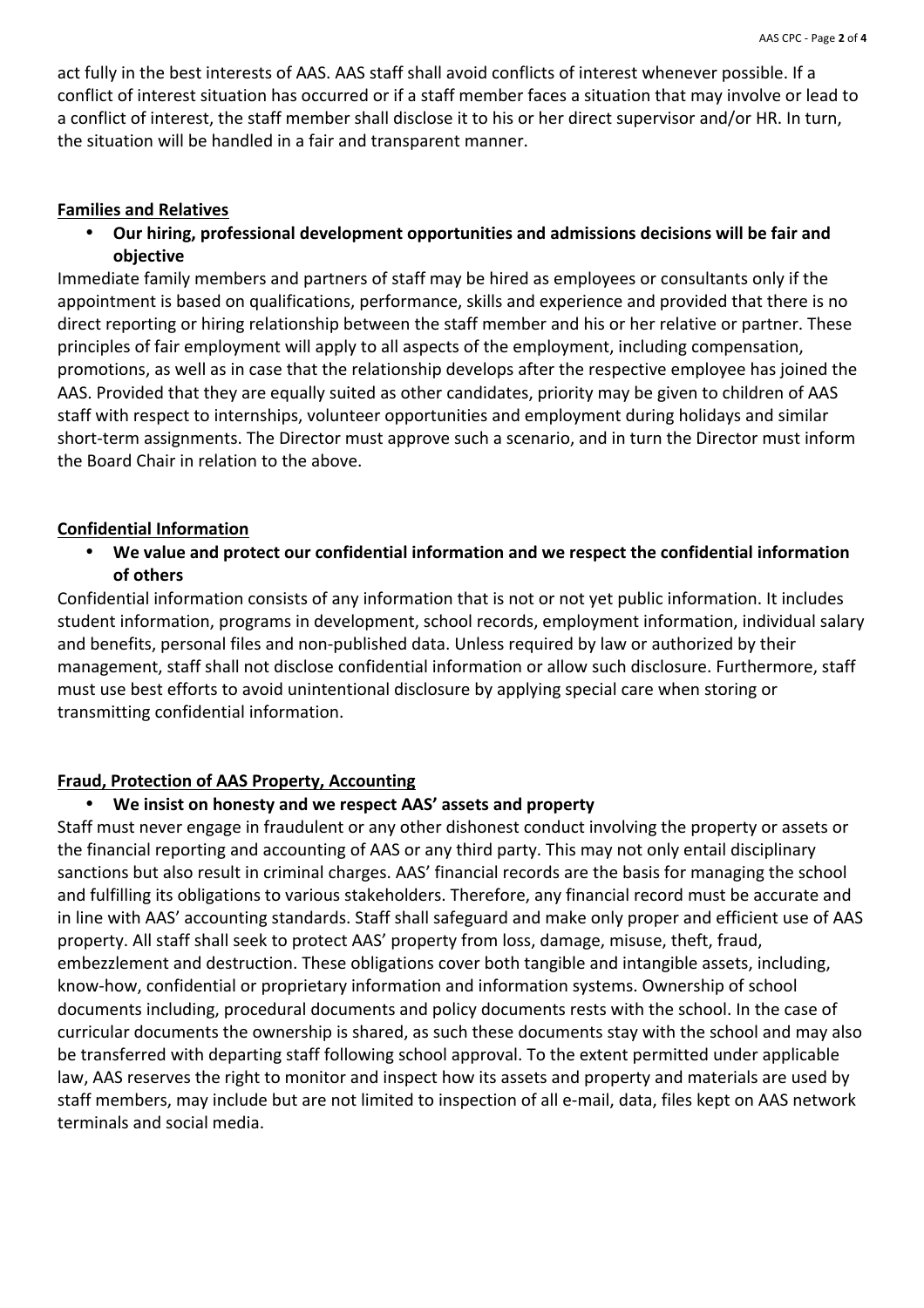#### **Corruption**

#### • We are uncorrupt

Staff must never, directly or through intermediaries, offer or promise any personal or improper financial or other advantage in order to obtain or retain a business or other advantage from a third party, whether public or private. Nor must they accept any such advantage in return for any preferential treatment of a third party. Moreover, staff must refrain from any activity or behaviour that could give rise to the appearance or suspicion of such conduct or the attempt thereof. Staff members should be aware that the offering or giving of improper benefits in order to influence the decision of the recipient, even if he or she is not a government official, might not only entail disciplinary sanctions but also result in criminal charges. Improper benefits may consist of anything of value for the recipient, including employment or consultancy contracts for closely related parties.

#### **Gifts and Favours**

• Our partnerships and business relationships are based on quality and supporting people Receiving favours shall not influence staff members nor shall they try to improperly influence others by providing favours. Staff members may only offer or accept reasonable and/or symbolic gifts which are appropriate under the circumstances, and they shall not accept or offer gifts if such behaviour could create the impression of improperly influencing the respective educational partnership or business relationship. Educational staff must report to their direct supervisor any gift received that is valued more than 100 Euros. Board members, members of the school leadership team and business office staff may not receive gifts from any third party on the basis of his or her position with AAS (other than occasional gifts valued at no more than 100 Euros or if valued at more than 100 Euros the gift is made available in a team space or common area for others to share - e.g., fruit baskets, boxes of candy, flowers). All other gifts should be returned to the donor with the explanation that AAS policy does not permit the acceptance of gifts. No personal gift of money should ever be accepted.

# **Safe Environment – Free of Harassment and Discrimination**

#### • We embrace diversity and respect the personal dignity of our community members

AAS respects the personal dignity, privacy and personal rights of every staff and AAS community member and is committed to maintaining an educational environment free from discrimination and harassment. Therefore, employees must not discriminate on the basis of origin, nationality, religion, race, gender, age or sexual orientation, or engage in any kind of verbal or physical harassment based on any of the above or any other reason. Staff members who feel that our educational environment does not comply with the above principles are encouraged to raise their concerns with their direct supervisor or HR.

#### **Safe Environment – Child Protection**

#### • **We will do our utmost to keep our students safe**

Ensuring AAS is a safe place for child is critical. As individuals, groups, and organization and a community we are to do our utmost to keep our students safe. Information in our family handbook and child protection policy, help guide us in safeguarding our students – and must be followed. Prudent and safe recruiting practices must be followed.

#### **Cooperation and Compliance with the Code of Professional Conduct**

#### • We will consult the Code, comply with its provisions and seek guidance where needed

It is each staff member's responsibility to ensure cooperation and compliance with the provisions of this Code of Professional Conduct and to seek guidance where necessary from their direct supervisor, or from the HR. To "do the right thing" and to ensure the highest standards of integrity is each staff member's